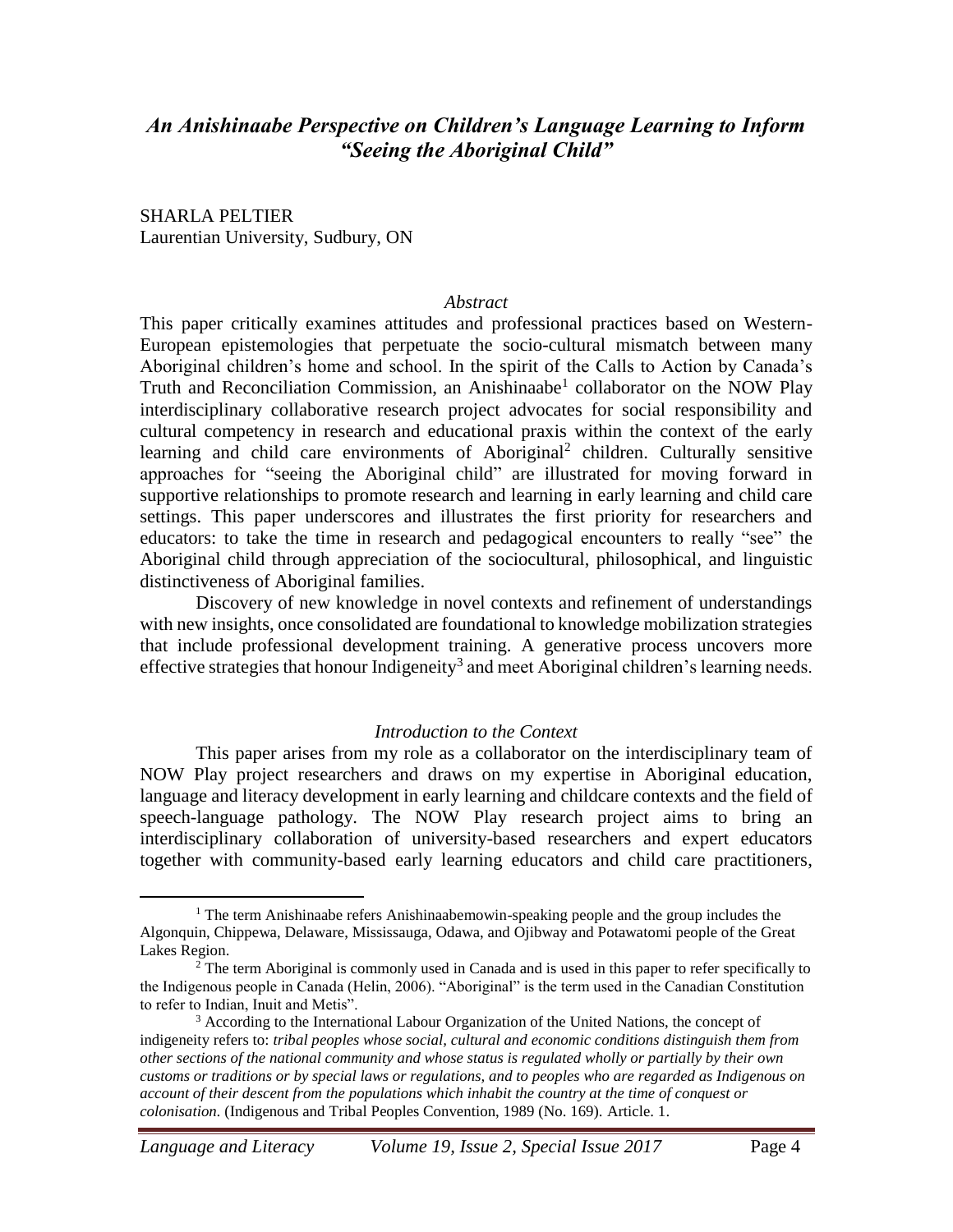parents and other caregivers of Aboriginal and non-Aboriginal children (Northern Oral Language and Writing Through Play, website). Critical discourse ensures the integrity of research and mobilization of locally-developed contextualized practices across theories of language and literacy development, assessment, and professional learning in this project. A collaborative, relationship-based process integrating Aboriginal cultural knowledge and ways of learning is foundational to the project long-term goal of developing a family literacy model tailored to the needs of educators and parents/caregivers in northern communities.

As a NOW Play project community collaborator I strive to inform a process of disrupting the status quo of Western-based research and educational approaches and bring forward the need to change the way we "do" education and school-based interventions and research. This paper will identify complex issues to consider within a wide context of home-school-community and will illustrate reflexivity to inform praxis, overcoming cultural bias and developing culturally safe practices.

Educators and researchers face challenges in collaborative relationships with Aboriginal communities due to epistemological differences and professional attitudes that stem from historical subjugation of Indigenous knowledge. Most educators and investigators are unaware of the sociolinguistic practices and cultural background of the Indigenous community and language and learning assessments do not take into account the cultural and ideological differences (Ball, Bernhardt, & Deby, 2006; Ball & Lewis, 2005; Jonk & Enns, 2009). Development of our professional cultural competency allows us to have a glimpse into what it means to experience learning and assessment from the perspective of an Indigenous consciousness.

This paper presents case narratives to illustrate how an Indigenous learning paradigm can be honoured and how to develop orality consciousness within an Aboriginal context. I describe an Aboriginal pedagogy developed from my research in an elementary school that is inclusive of thinking, intuitive reflecting, experiencing and doing, relating and feeling (Peltier, 2016). This model is shared to inform the NOW Play research project process of creating a wholistic<sup>4</sup> family literacy model. A wholistic learning experience for the Aboriginal child is especially relevant as it honours Indigenous knowledge and ways of knowing. The Aboriginal pedagogy is beneficial to all learners by stimulating a learning paradigm inclusive of ongoing meaning-making and learning, student belonging in the classroom community, and reinforcement of identity and value as a learner. A context that stimulates all aspects of the learner and emerges from being in-relationship with early learning educators and staff, Aboriginal children and families will fuel creative processes for multi-literacy cultural connections, play-, narrative-, and inquiry-based learning processes.

Developing the role of allies in Aboriginal education and early language and literacy development is foundational to an ethical research relationship that places the vision of the Aboriginal community in the center. "Seeing the Aboriginal child" requires non-Aboriginal educators and researchers to work from an observational and listening stance that informs a contextualized inquiry in research in the NOW Play project.

 $\overline{a}$ 

<sup>4</sup> The 'w' at the beginning of this word places emphasis on balance in the circular, inter-relational aspect of an Indigenous paradigm. The term is used here to invite a critical response to the term "holistic" associated with a Western-European Christian ideology ("holy") and the violence of the colonial project which have inflicted harm and caused myriad spaces of emptiness ("holes") within Indigeneity.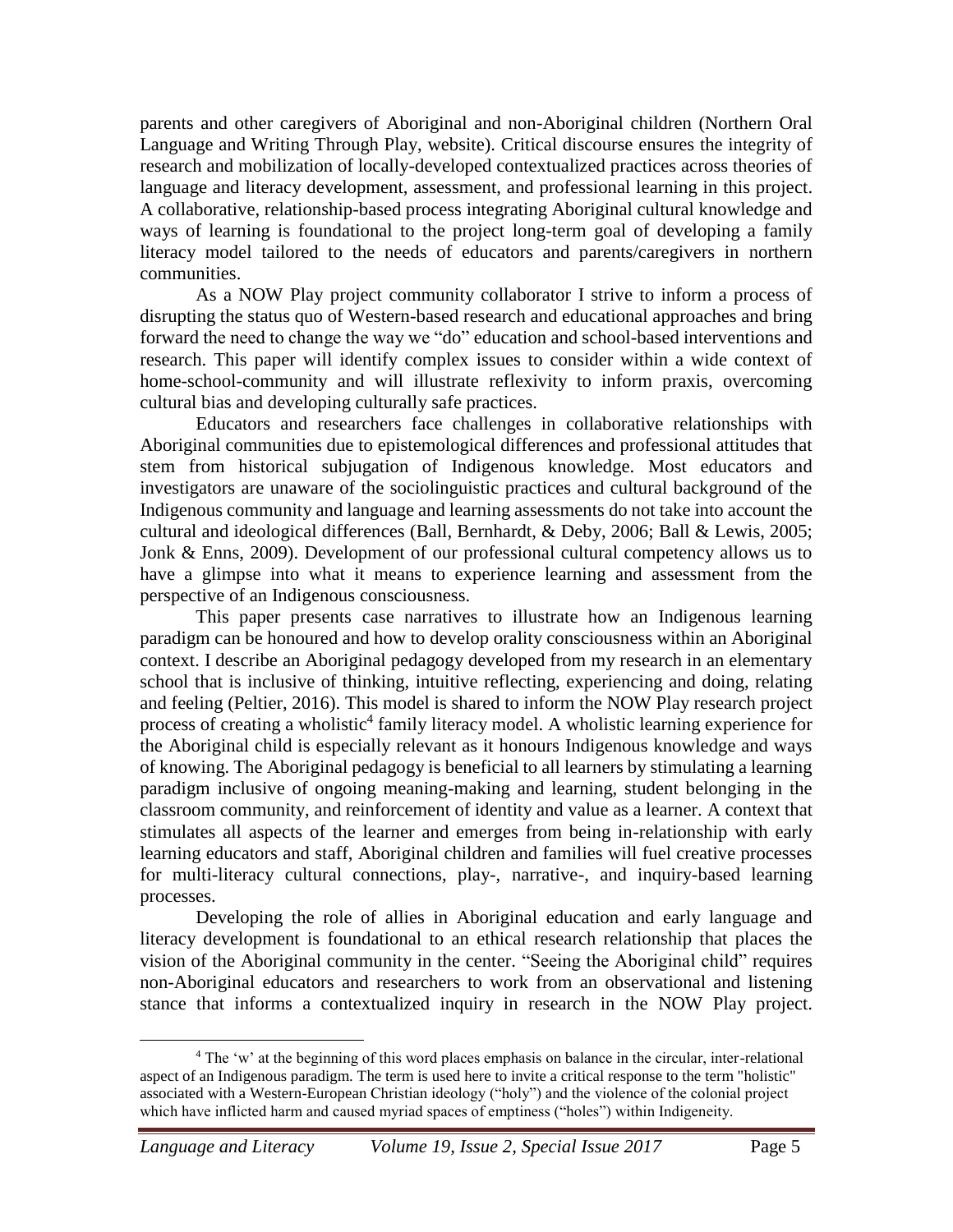FitzMaurice (2010) illustrates his challenging role as a non-Aboriginal researcher and ally and states that "meaningful alliances . . . require a voluntary giving up of advantage as a coming together on the Other's terms. . . . Attempting Aboriginal/non-Aboriginal alliances . . . requires a full consideration of the intersecting manifestations of power, race, and colonization" (p. 353). Battiste and Henderson (2000) and Battiste (2008) discuss protective factors for Indigenous knowledge and ethical approaches in culture-based research.

## *Background*

### *Addressing bias – Western literacy and Indigenous orality*

Western literacy and Indigenous oral traditions are situated within two different types of knowledge or epistemological frameworks and modes of discourse and oral traditions have been misrepresented. Indigenous scholars, hermeneutic researchers and postcolonial theorists have examined historical contexts, cultural differences and educational implications of Western literacy and Indigenous orality traditions. In classical Greece, conceptions of Western literacy arose from Plato's theory that only rationality founded on logic and cognition are the method and goal of education. The Western tradition created "a Cartesian dualistic notion of a print/oral split whereby the value of textual necessity was prized over oral and experiential knowing" (Kulnieks, Longboat, & Young, 2010, p. 22). When a binary opposition of Western literacy versus Indigenous orality is perceived, Aboriginal cultures are defined as oral traditions and the discourse follows that they are non-literate societies. Chamberlin (2000) explores how the English word holds social and political power while the Indigenous orality of traditional Aboriginal cultures affects how knowledge is imparted to Aboriginal students in a way that does not conform to Western logic. A CBC interview of anthropologist W.E.H. Stanner explains that "a different tradition leaves us tongueless and earless towards this other world of meaning and significance" and fuels marginalization (as cited in Chamberlin, 2000, p. 136).

Dichotomous thinking regarding Aboriginal and non-Aboriginal peoples interferes with respectful relationships and solutions to educational, social, and political inequities. Kulnieks, Longboat, and Young (2010) distinguish Western and Aboriginal ways of knowing about the world in terms of world views, consciousness, and modes of discourse rather than in terms of a Western-literate/Aboriginal non-literate dichotomy. Chamberlin (2000) applies postcolonial theory to acknowledge contradictions in our dichotomous thinking and talking about language. The author (p. 138) describes the Aboriginal context, pointing out that "every culture has eyes and ears" and forms of writing with meaningful signs and symbols are just as important as the stories and songs. "Every culture not only sees things, but also *reads* them" and "every culture not only hears but also listens to things".

Indigenous ways of coming to know and Indigenous knowledge have been marginalized in the formal Western-European-based educational system and when oral language is considered as a teaching method, it has historically been the literate Western tradition that is implemented. Piquemal (2003) illustrates the dichotomy between native North American oral traditions and Western literacy and implications for narratives in educational practices. "Orality tends to reveal a world in terms of action, process and becoming," whereas "literacy is directional and focussed, allowing the viewer to select and dissect from the field of visual experience [textual representations]" (Frey, 1995, as cited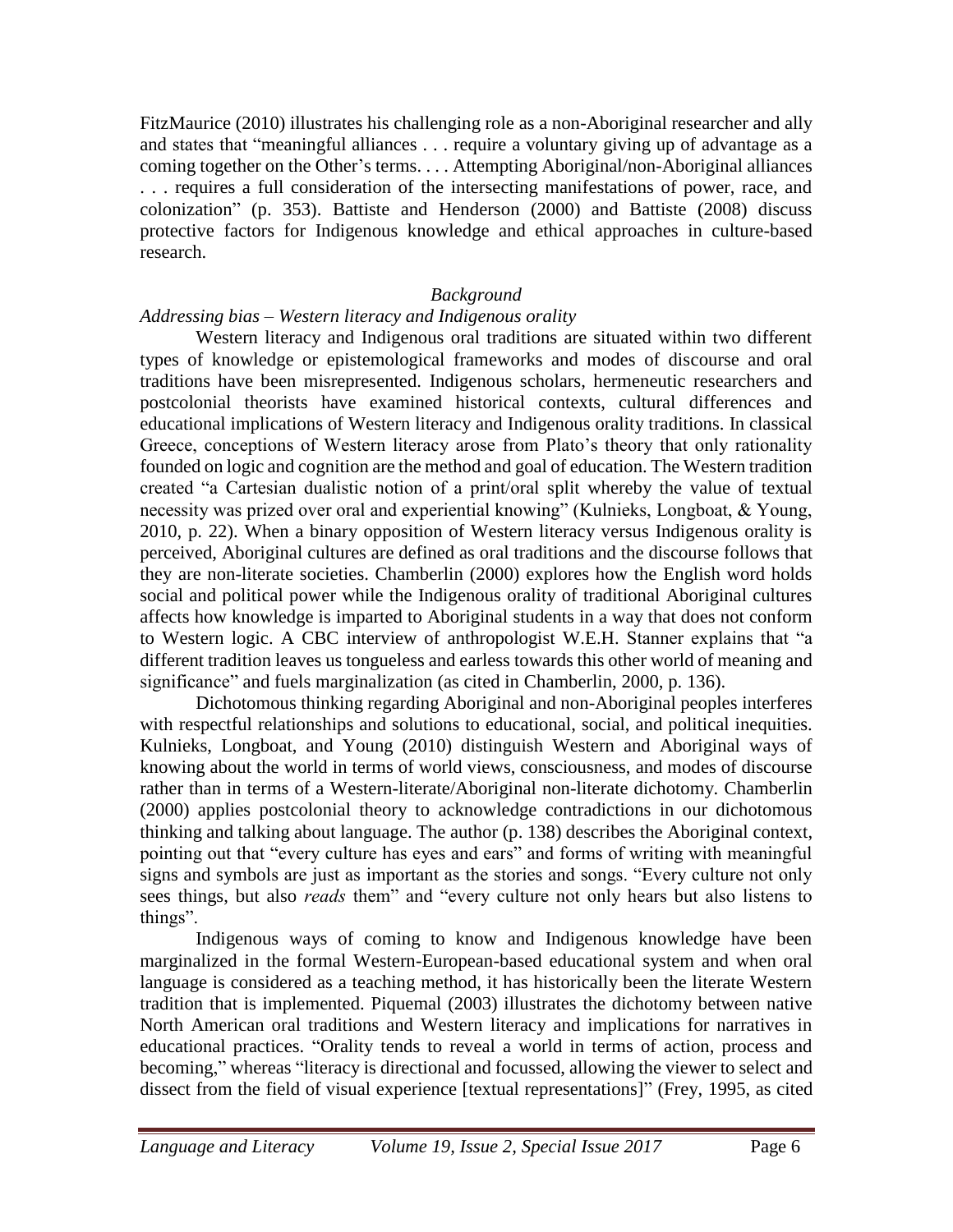in Piquemal, 2003, p. 115). Piquemal discusses the differences between orality and literacy in how narratives are read, heard, and understood in that Western literacy consciousness usually requires an analysis and deconstruction of texts, whereas orality consciousness implies that meanings arise from the story as a whole in a holistic context.

In spite of new theoretical approaches and political will to enter into new relationships towards educational transformation, orality consciousness remains to be less important than literary consciousness in the schools and the oral tradition of Aboriginal learners is ignored. Literacy has become the hallmark of Western societies and the privileging of written language in schools has created overpowering positions of the literate Western tradition in schools (Piquemal, 2003). Orality and literacy are different in how stories are read, heard, and understood (Cajete, 1994; Piquemal, 2003). "Most schools pay attention only to Western forms of storytelling and ignore Native oral traditions of storytelling" (Piquemal, 2013, p. 119) that relate to Aboriginal culture, identity, and socialization. Archibald (1990) discusses the problem in education where Aboriginal people find it difficult to find a suitable bridge between orality and literacy and the author advocates for recognizing "First nations orality . . . as having intellectual as well as social benefits to learners" (p. 78). Kulnieks, Longboat, and Young (2010) discuss the hermeneutic reading event for meaning making and explains that within an oral culture the storyteller integrates and synthesizes meaning from dynamic interaction and unification of mind with the lesson of place. Such a landscape and storytelling dynamic has generative qualities pertinent to current literary traditions and curricula.

# *Creating space for the oral tradition and Indigenous ways of knowing*

Indigenous scholars acknowledge the power of attitudes, beliefs and values within society to transform educational space and identify Indigenous thought and ways of being that are foundational for dialogic inquiry regarding contemporary issues and equity (Battiste, 2010; Dion & Dion, 2004; Simpson, 2004 & 2014). An essential principle of an Aboriginal paradigm is perception of the big picture or seeing all contextual interconnections and this wholism is an essential principle of Aboriginal epistemology. Western ways of knowing are closely tied to viewing the world objectively with scientific and rational thought and logic. Aboriginal ways of knowing focus on the "heart-mind connection" (Gehl, 2012) and an "inner space or incorporeal knowledge paradigm" (Ermine, 1995). Dumont (1976) explains this perception as "a primal way of *seeing"* or "360° vision" that is different from a view of the world "in its tangible form and in a linear fashion . . . [Ojibwa] regard their own personal life and history as the mysterious complement of ordinary and non-ordinary reality . . . expressed as *simultaneous* realities" (p. 78).

Scholars from diverse academic and cultural perspectives have provided information about Indigenous knowledge as a process situated within a context of relationships. A few examples from the body of literature are presented here. Anishinaabe scholar Ray (2012) illustrates that Indigenous knowledges are not like Western knowledges. "Traditional knowledges are not held to the standards and constricted to the boundaries of Western knowledges" (p. 90). Mi'kmaq scholar and educator Battiste (2008) states that "no uniform or universal Indigenous perspective on Indigenous knowledge exists—many do" (p. 501). Indigenous knowledge is an animated process and experience. Cree philosopher Ermine (1995) discusses Indigenous knowledge as an interaction of life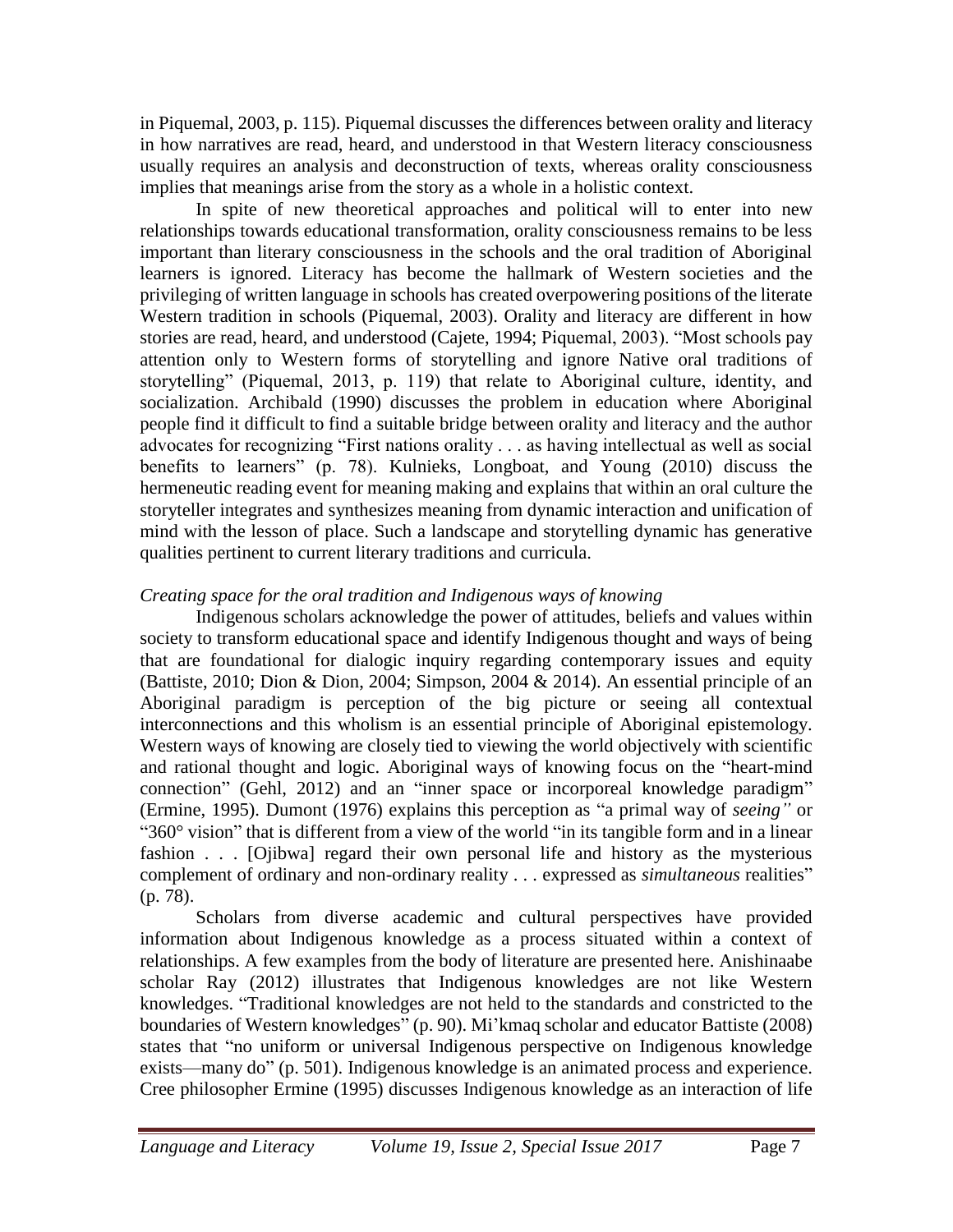experience, relational collectivity, and inner knowing, for example, "experience *is* knowledge" (p. 104).

Respect for and acknowledgement of different forms of knowledge and ways of knowing go a long way toward creating relationships in life-long learning and research collaborations that are responsive to the vision of the Indigenous community. The re-telling of traditional stories from Indigenous elders maintains an interconnected body of ancestral knowledge in the classroom. Indigenous knowledge means different things depending on what the listener knows, understands, and experiences and listener interpretation is governed by what they need to focus on. How human relationships with place are understood and experienced ties directly to the relationships that Aboriginal people have with each other. Educational and environmental theorists identify the problem with specific subject areas in school that compartmentalizes education into discrete subject areas and this is a disservice to students when opportunities for understanding the connections between language, location and environment and appreciation of interconnectivity and inter-dependence with the Earth and nature are ignored.

## *Cultural competency and cultural safety*

Universities and training programs do not adequately address cultural bias and the development of culturally safe practices within the Indigenous learning context. Teachers' and professionals' epistemologies are Western literacy-based and focus on abilities to write and represent information in specific ways. Academic disciplines represent very compartmentalized knowledge into specialties while Aboriginal people perceive a wide ranging and wholistic knowledge base (Kulnieks, Longboat, & Young, 2010). Mainstream approaches to educational assessment often focus on the learning deficits of Aboriginal people and ignore positive outcomes (Cappon, 2008, p. 61). Rather than seeing the Aboriginal child as "at risk" and in need of educational and specialized child development approaches and responding by enacting our Western-based teaching and consultative roles of evaluation, assessment, and intervention, we can support the child's autonomy as a learner by appreciating cultural differences and by striving to acquire cultural competence. Ball (2008) investigated the practise of speech language pathologists and their training needs and illustrated a process model to approach cultural safety in practice. Practitioners' engagement in observing, listening, interacting and reflecting leads to understanding interactions among members within the cultural community on their own terms. Respecting the child's cultural identity and way of being without challenge or harm means that the teacher or practitioner's interactions promote cultural safety.

Professional engagement in a process of developing cultural competency honours the Aboriginal child as we value their unique cultural, social, historical and political experience and honour our role as learners in the Aboriginal education context to develop understanding about the wide context of the home-school-community-nation. Learning about and coming to understand the experience of colonization and socio-culturallinguistic impacts of displacement from the land and intergenerational trauma from residential schools is a personal process that requires commitment and time.

Researcher and educator relationships with Aboriginal people have been shaped by popular historical discourses of stereotypes and racism in Canada. Dion (2013a) is an Aboriginal educator who illustrates "learning in and through relationship" and the process where true, respectful relationship-building creates "valuing of Indigenous peoples" in the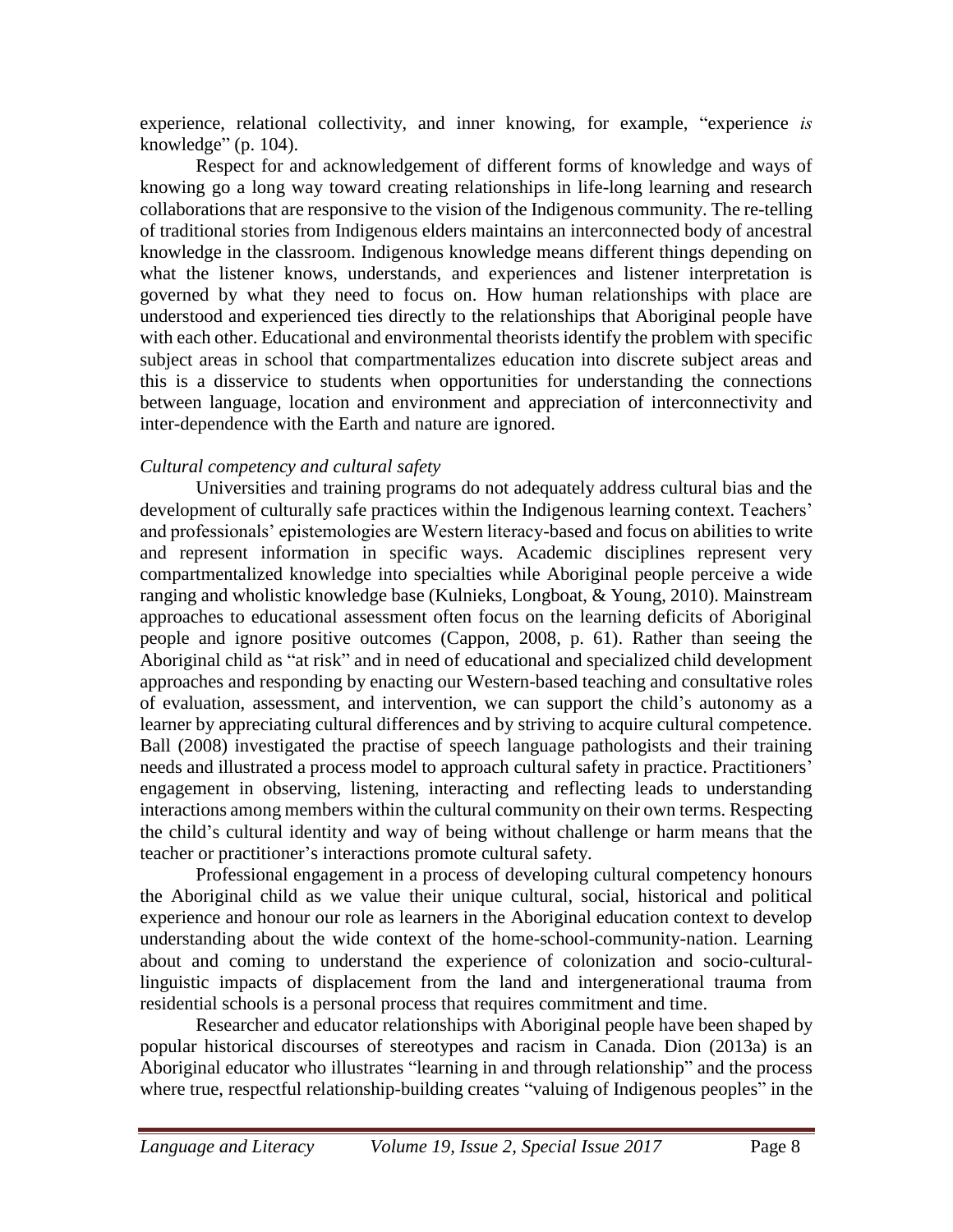schools. Dion (2013b  $\&$  2007) leads teachers to overcome their personal resistance to the transformational process which she describes as "the perfect stranger" phenomenon, a form of racism. She leads teachers to examine the source of biased attitudes and to examine their relationships with Aboriginal peoples and to move forward in developing relationships with Aboriginal students and communities.

Of particular relevance to engagement within the Indigenous research and school context is understanding the relationship of the child, school, and community to develop teaching and assessment strategies. Hart (2007) illustrates a strong focus on people and entities coming together to help and support one another in their relationship within the community. He refers to Weaver (1997) who coined the term "communitism" to describe the "sense of community tied together by familial relations and the families' commitment to it" (Hart, 2007, p. 32). Aboriginal peoples' ways of knowing are complex, and understanding the educational and research implications requires turning our attention to see the breadth and depth of issues from the perspective of the child's community and family.

Today, Aboriginal people are in the process of critical awakening and cultural resurgence and Aboriginal cultural and identity factors are complex. McCaskill, FitzMaurice and Cidro (2011) explain that Aboriginal identity is understood through a complex process pertaining to how one self-identifies (e.g., sense of self, family background, personality, socialization experiences, etc.) as well as how members of the larger society perceive them (e.g., positive or negative stereotypes, media images, effects of residential schools and colonization, etc.). An individual's identity is about 'meaning' and is formed and maintained as a social process of interaction with others. Identities are both individually unique and collectively shared. Sense of cultural identity and supportive relationships are strongly associated with school success of particular relevance for Aboriginal student engagement in school.

Professional and social responsibility are motivating factors as we respond to the Truth and Reconciliation *Calls To Action* synopsis report (Truth and Reconciliation Canada, 2015b) and engage in relationship with Aboriginal peoples toward educational transformation. As Aboriginal people tell their stories, Canadians in general—and educators in particular—are being exposed to the history of Canada concerning the Aboriginal peoples' experiences of losing Indigenous languages and cultural ways of knowing, doing, and being with family and community (Government of Canada, 2008; Royal Commission on Aboriginal Peoples, 1996; Truth and Reconciliation Commission, 2015a, 2015b; United Nations, 2008). Federal and provincial governments support a climate of change, and decolonization processes are advancing in Canadian society and schools. Wholistic healing processes and the reclamation of cultural practices such as the oral tradition and language, and family and community ways of being in relation are called for in light of reconciliation.

## *Speech-language pathology transformation*

Aboriginal students have experienced biased educational practices based on colonial discourses, racialized identities and misunderstood Indigenized English language varieties. Non-Aboriginal researcher, Sterzuk (2011 & 2008) draws on postcolonial and critical race theory to discuss these issues and to make a contribution to radical changes in teacher training and Aboriginal education. Speech-language professionals can be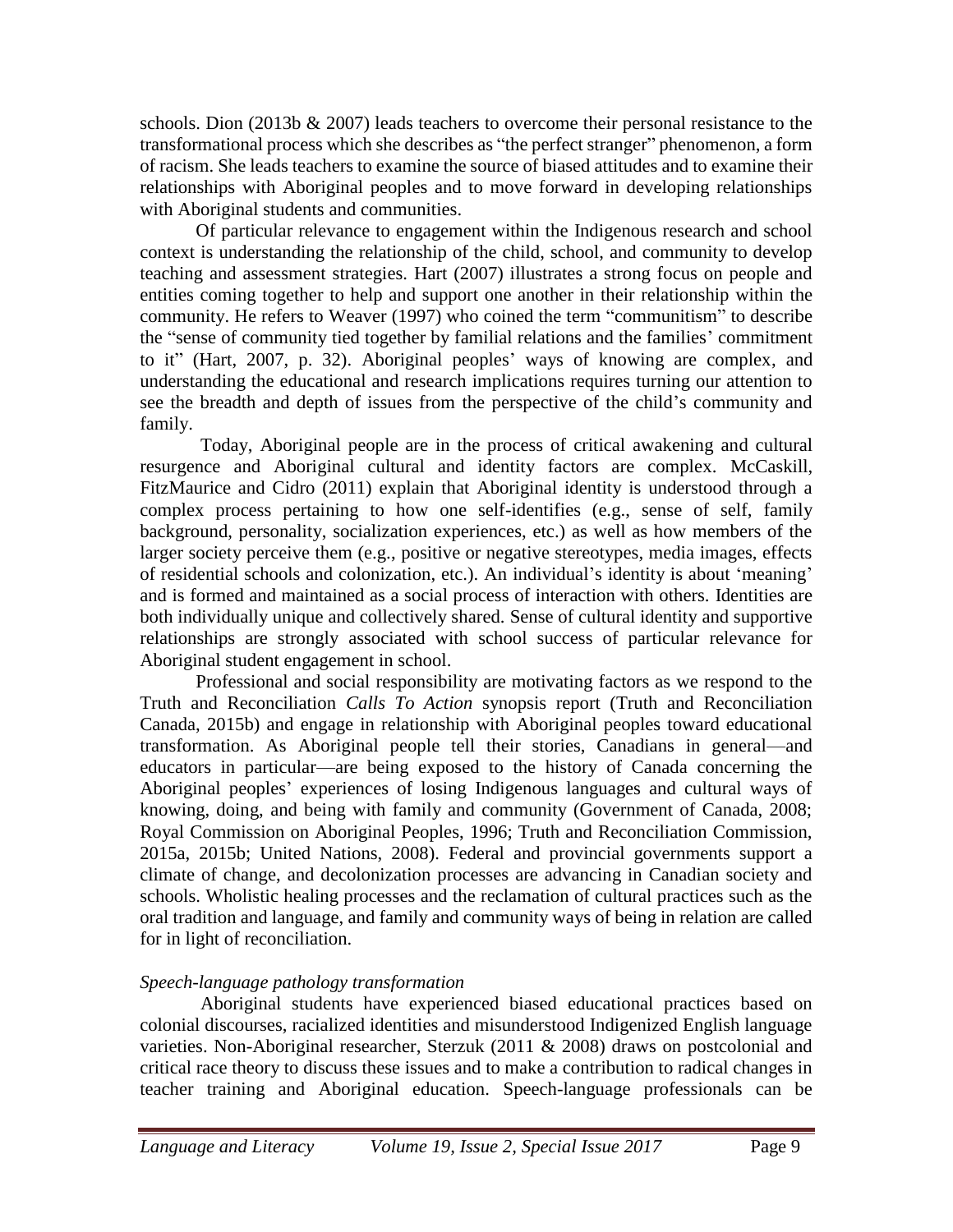supportive allies for transformation in their work that can build communicative competence and empowerment. Professional practice guidelines concerning clinicians working with Aboriginal populations in Canada recommend that the speech-language pathologist work in collaboration with people in the community who are proficient in the language or dialect and who are from the same cultural background as the child. Recommendations for effective, culturally and linguistically appropriate services responsive to community values and needs are described (Speech-Language & Audiology Canada [SAC], 2010). It behooves speech and language pathologists engaged with service provision to Aboriginal children to use a lens of viewing the Aboriginal child's presenting profile of speech and language behaviours to identify dialect and socio-linguistic cultural differences versus speech and language impairment and to communicate this to teachers and family members.

It is important to note that the historical subjugation of Indigenous languages and knowledge has also impacted the values of *Aboriginal* teachers, parents, and community members. In most instances, Aboriginal people have not had the opportunity to engage in a formal educational setting with their children that honours Aboriginal identity and ways of learning and interacting. Aboriginal parents and community members have a long history of hurt and distrust regarding formal education. Involving the learner's parents and family in learning assessment and programming can facilitate trust and increase parents' interest to engage with their children at the school. Consequently, cultural integrity will be safeguarded as Indigenous people model the oral tradition and relational, process-based ideology of Indigenous pedagogy and thought within the context of the educational institution. Additionally, as Aboriginal parents and community members participate, their capacity to be acknowledged as knowledgeable and helpful resource people can be realized and celebrated. Transition issues between the home and school/childcare center can be better understood and responded to when the child's family is involved in the child's childcare program or school.

## *"Seeing" the Indigenous Child through Case Narratives*

The following case scenarios are presented here to illustrate how seeing the Aboriginal child relates to culturally responsive research and teaching praxis. Experience and maturity as a speech-language pathologist and educator who engages in critical, reflective practise supports my contribution.

Twenty years ago, my speech-language professional practise experiences, observations, and intuitive processing as an Aboriginal woman, supported my sensitivity to culturally-based communication patterns and relationships to emerge. I worked in a community mental health clinic setting, and one winter, an Anishinaabe father and child visited me for a series of weekly sessions. My work at this setting followed a Westerncentered medical model. I first documented deficits and assigned one or two labels to define the child's disability, and this was followed by a written treatment plan with explicit speech and language targets and exact pre-planned language stimulation techniques based on behaviour modification protocols for each session. The two-and-a-half year-old girl had been born with a cleft palate and she arrived at the clinic in a tiny sleigh pulled by her father. This little girl's parents had been navigating the health system to access medical specialists and procedures located in the city five hundred miles away and her dad showed commitment to bring her for speech therapy in their community. I recall abandoning my specific intervention goals and behaviour modification approaches to correct her speech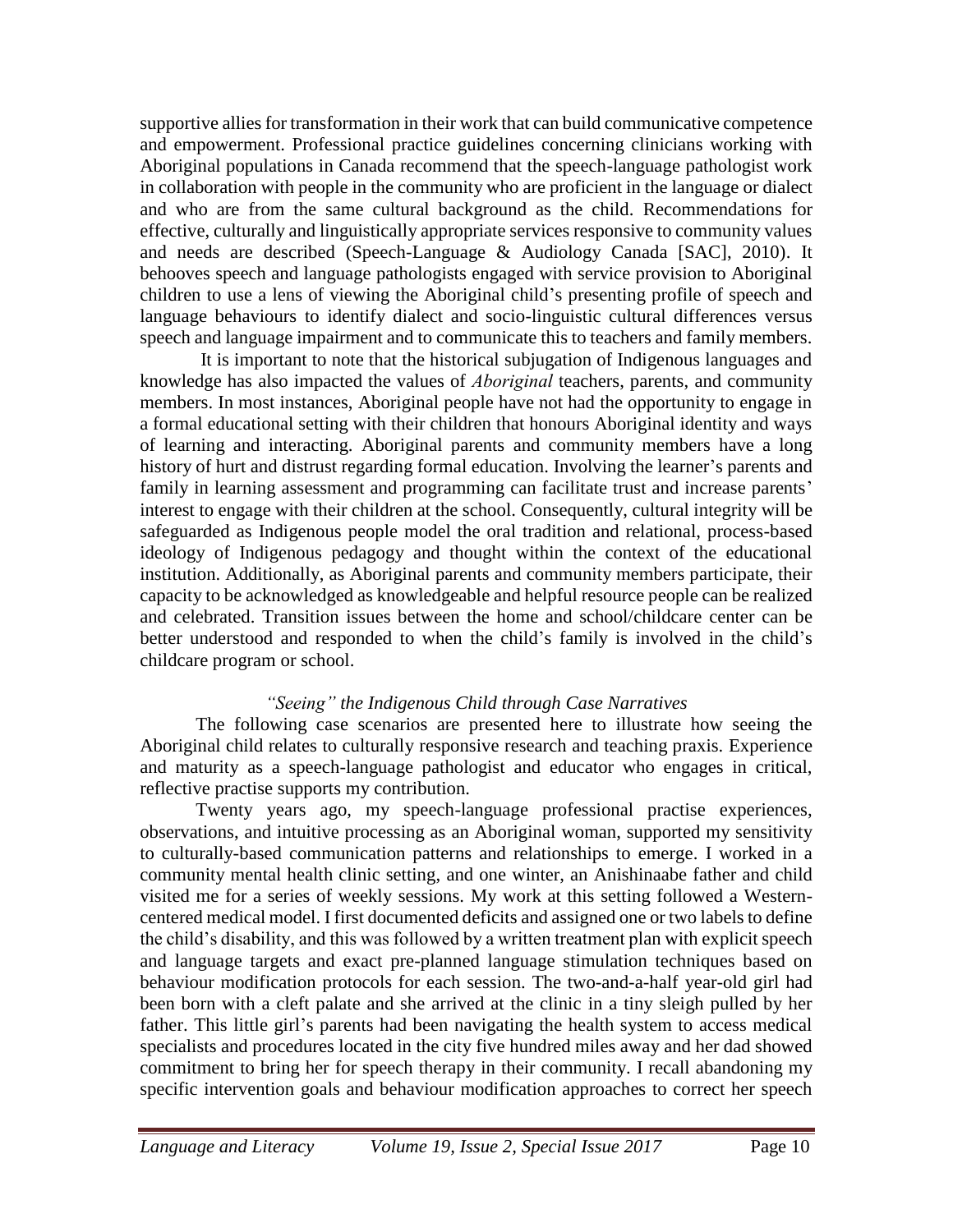that I had pre-planned for the session. Instead, I put on my coat and opened the windows along one wall of the therapy room. The three of us observed and talked about the birds and trees and took turns blowing bubbles out of the windows. We happily noted their course of movement in the wind, exclaiming "Pop!" when each met their demise. This girl has grown into a beautiful, personable young woman and when I was recently back in the community and saw her working, I shared this story with her. She laughed and shared a big smile and said that she would ask her dad to remember and share this story about her early life.

A few years later, I was in private practice and worked out of my home. A parent had been contacted by her four-year-old son's early childhood educator in response to him "failing" the kindergarten screening. It was the Anishinaabe boy's father who brought him to see me for language programming. I remember highlighting vocabulary and concept learning in a play-based approach. The boy's dad was over 6 feet tall and he was receptive to getting down on the floor in my small play room with his child. I was familiar with the father's role in our community as a heavy equipment operator and strategically made available a variety of trucks and vehicles and books and pictures about heavy equipment. I observed that the boy and his father named every type of vehicle and machine, labelled parts in detail, and sorted and grouped the items by function and features! It became clear that this little boy spent much time with his father and knew a lot about working with equipment to dig, push, or pull material and move things. After seeing them a few times and visiting the early learning center, I felt confident that this child was capable and had excellent language-learning supports and relationships in his environment. I did not consider the Western-based speech and language screening results at face value and did not see this young boy as language-deficient. This, I knew, was enacting my clinical judgement and was based on my Indigenous perception of the big picture surrounding this case. I encouraged family members and educators to keep doing what they were doing. I think that if this child had been seen by a clinician using a Western pedagogy without cultural competence, he would have been seen individually for session after session of labelling and describing activities using picture cards perhaps with his father sitting outside in the waiting room. Sadly, this child's father passed away a few years ago. Recently it was my pleasure to see his son (who is now a young man) working in the city. We chatted about his success in school and his new job and together we storied about the special time when he was so small in comparison to his dad while they played on the floor together.

In my consultative role with the NOW Play project, I had the opportunity to view a transcript and six-minute video from an Aboriginal early learning context where a child's grandfather demonstrated skinning a marten. I appreciated the opportunity to observe the interaction and to reflect on the cultural paradigm. Grandfather knelt at the table with his grandson on his lap and he spoke into the child's ear as he demonstrated to the group of several children who were gathered around. He provided hand-over-hand experience for his grandson as he shared holding the knife and demonstrated how to separate the pelt from the animal's head and feet. The little boy and the other children moved in to closely watch the procedure. I could not help but notice how the educators brought chairs and asked the children to sit down at the table during the interaction because I have never seen anyone sit while engaging in an activity like this together in the community context. Use of a sharp knife in close proximity to young children is a novel experience in most schools, and most certainly, supporting a young child to cut with it is unheard-of. I also thought about a barrier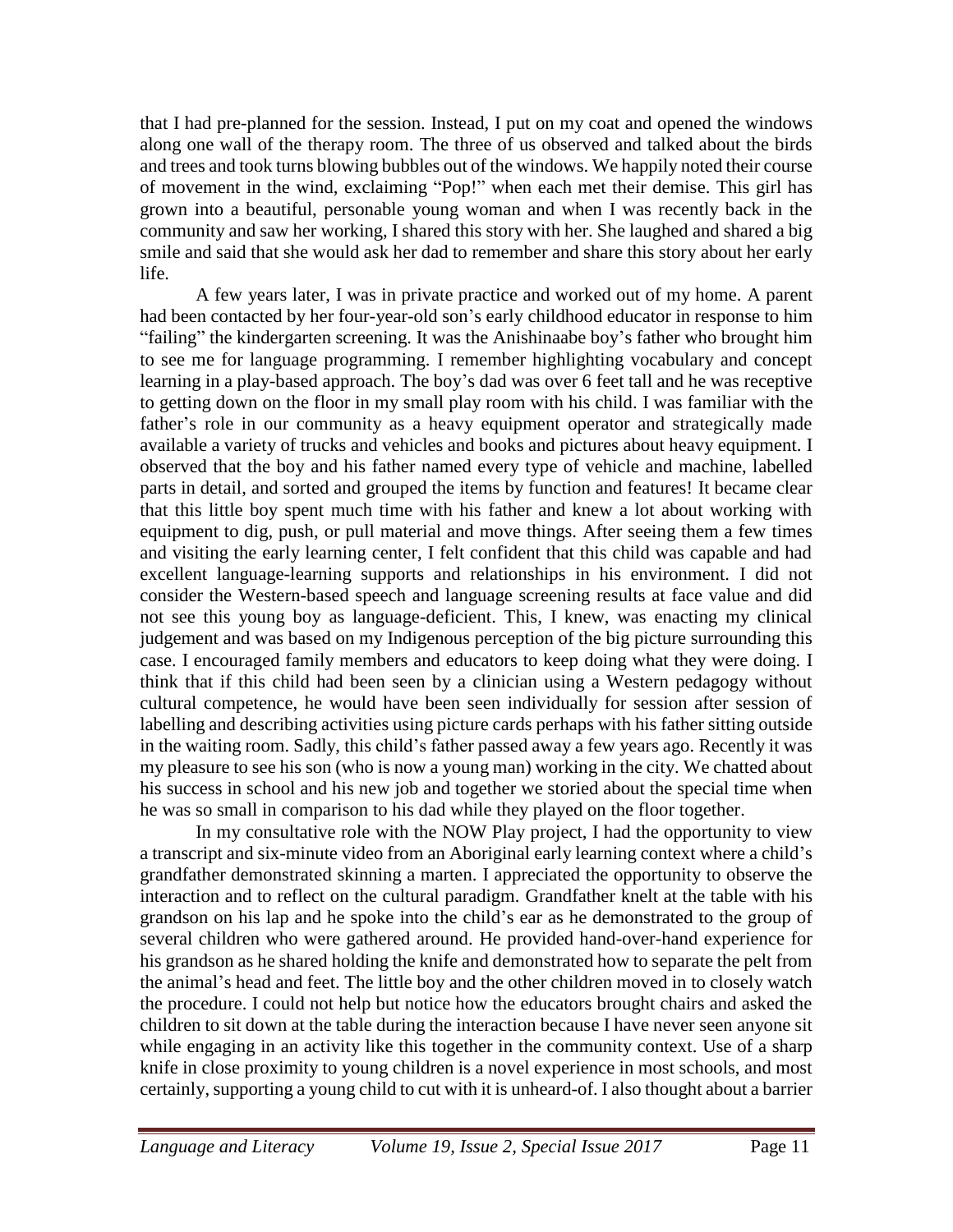to this learning opportunity in the schools as health and safety legislation precludes such activities and involvement of the Aboriginal community.

Grandfather talked about what he was doing and named the animal, directing attention to features such as markings on the pelt. He related this activity to some of the children's home experience, and mentioned certain children's family members who are hunters and fishermen. Grandfather recounted seeing different colours of martens in their natural habitat. The children talked about what they were seeing and one child held his nose to express how he was feeling. The early learning teacher shared her knowledge by speaking about what part of the animal was being skinned and she directed the children's attention to actions. What an excellent culture-based activity that builds the identity and self esteem of the children and creates space for an Indigenous paradigm of learning by seeing and doing. The grandson's identity and pride are especially honoured by the creation of space for Grandfather as teacher.

### *Language Revitalization and Bi-Literacy School Contexts*

In the institutions of education and care, Indigenous languages are not particularly visible and in spite of this, Indigenous children naturally create a space where they can use their language. Within early learning and childcare settings, Indigenous language use tends to occur in or around literacy. The local Indigenous language is frequently printed to label objects and places in the class/room and reference is made to pictures in story books using names for animals, family members, places. An Indigenous child attending an early learning or childcare program in a First Nation community and situated within the context where educators/practitioners speak the Indigenous language, are immersed within a local literacy (e.g., Cree language, Anishinaabemowin). Since the official language of the institution is English, the child experiences a bi-literacy environment, engaging receptive and expressive oral and written language skills and they develop first and second language abilities.

Such a bi-dialectal educational context is supportive of language maintenance and revitalization efforts of the Aboriginal community and provides an impetus for involvement of family and community members to honour the oral tradition. Hornberger (1997) discusses the societal and grassroots impacts on the maintenance of minority languages and states, "…the status of Indigenous literacies is linked to larger political, economic, and attitudinal forces" (p. 358). Teachers and Elders in the Indigenous community demonstrate that Indigenous language counts and attitudes change as political will is created from the bottom-up for Indigenous language literacy. As multiple literacies are demonstrated in Canada, the child's Indigenous language is valued as a wonderful resource and Anishinaabemowin or Cree language for example are not seen as a problem, Hornberger states that local literacies will thrive in such a situation. The storytelling oral tradition provides learners with opportunity to become immersed in the culture/language/thought process of coming to know the self in relationship to others and the Earth.

#### *Engagement in Discovery and Innovation*

Respect for Anishinaabe ecological relational knowledge and awareness of Indigenous pedagogy in the classroom is supportive of socially-responsive educational transformation that leads educators and practitioners to provide stimulating approaches and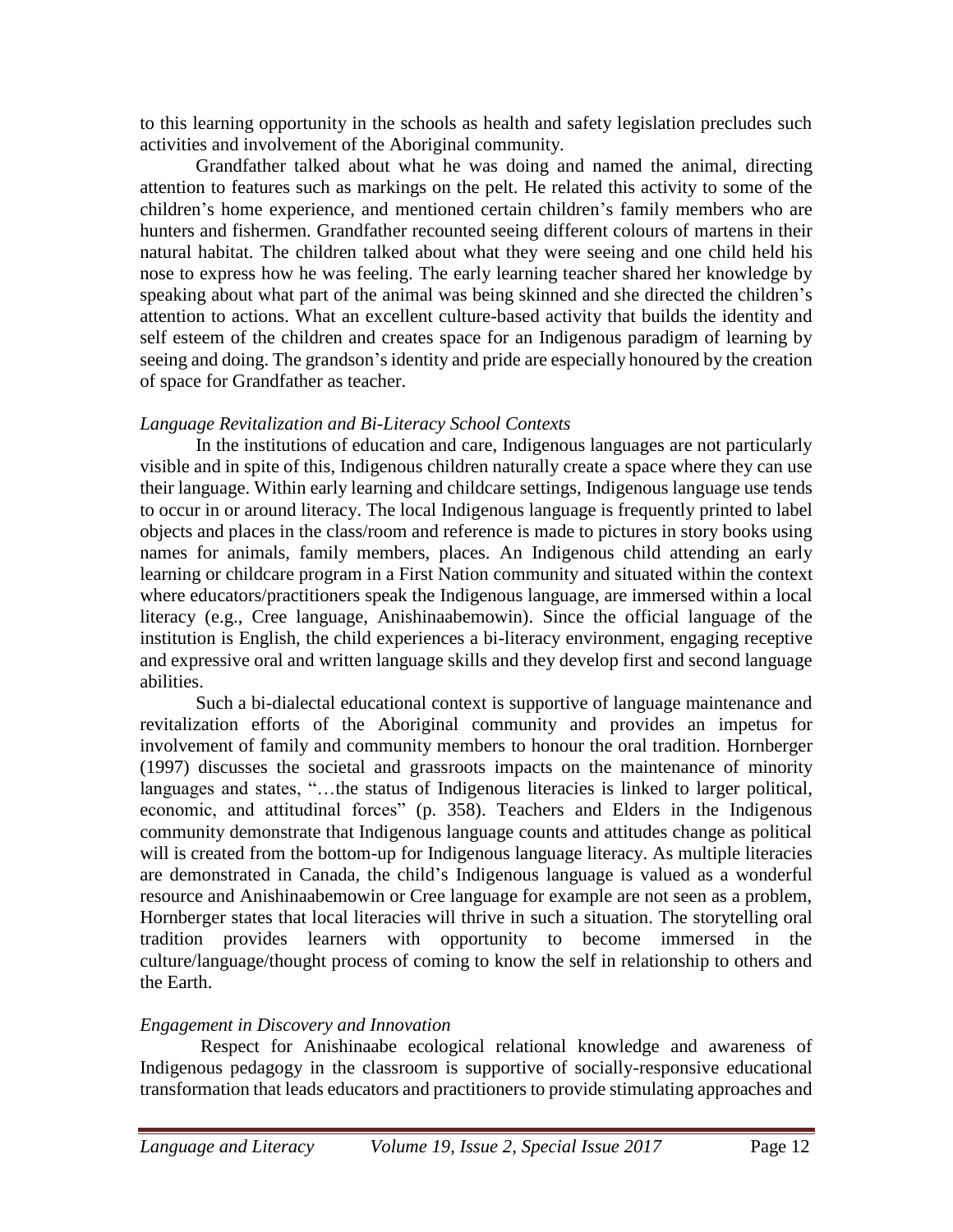engagement in innovation. The educational model of inquiry-based learning in group collaboration with teachers is in-line with this shift in our role from 'lead knower' to 'lead learner' (Ontario Ministry of Education, 2014, p. 5). In the learning context of the Aboriginal child, we have opportunity to question and investigate our existing knowledge and assumptions and to foster a culture of inquiry.

Receptivity to different ways of interacting and speaking facilitates an attitude of appreciation and respect that is counter-intuitive to prescribing Standard English based on teachers' and practitioners' Western-based professional training and socialization experiences. Researchers and educators examine the language that Aboriginal children bring to school in consideration of the oral language tradition and how they share their understanding of the world in story. "The persistence of stories and story telling suggests that it is central to an Aboriginal intellectual tradition and provides the core of an educational model" (Graveline 1998, p. 64). Speech-language practitioners and linguists have described First Nations dialect and illustrated how it as an integral component of an individual's identity and represents a culturally relevant link to the home community and land base (Ball, 2006; Ball & Bernhardt, 2008). Peltier (2014) offers a model for including dialect in positive communication experiences in school, plus skill development for codeswitching for "home talk" and "school talk". Non-Aboriginal and Aboriginal researchers have described the oral tradition and unique narrative features of Aboriginal students (Pesco & Crago, 1996; Peltier, 2014 & 2011).

## *An Indigenous Pedagogy*

An educational approach is described by Peltier (2016) to demonstrate a culturally relevant wholistic learning process that honours learner autonomy in a classroom setting where an hierarchical power structure is absent in the Circle. This is different from a Western-centered formal learning context where the teacher or practitioner is an authorityfigure and are perceived to hold all of the knowledge or answers to questions that arise. The Anishinaabe oral tradition is illustrated through presentation of local Teachings and learner engagement in Story Circles. The figure below represents aspects of a wholistic teaching/learning process that involves all aspects of the learner with engagement in: listening and thinking; intuitive reflecting and visioning; experiencing and doing (engaging in reflective experiences in Place, drawing, writing); and relating and feeling (storying). Often times in a conventional pedagogical approach to curricula, much emphasis is placed on the student's thinking and demonstration of knowledge through text (pen, paper, computer keyboard). In this approach, listening, processing verbally presented information, and time for inner reflection and coming to understand are important aspects. An Indigenous cosmovision ideology is shown by the two colours forming the background of the schematic. Ways of knowing from within an Indigenous knowledge paradigm and pedagogical process negotiate the physical world as well as the unseen. Receptivity to the world of the imagination, not in the sense of making an escape from reality, but as a valid means of engaging reality on terms that reflect the Indigenous learner's own meanings and values is demonstrated in this process.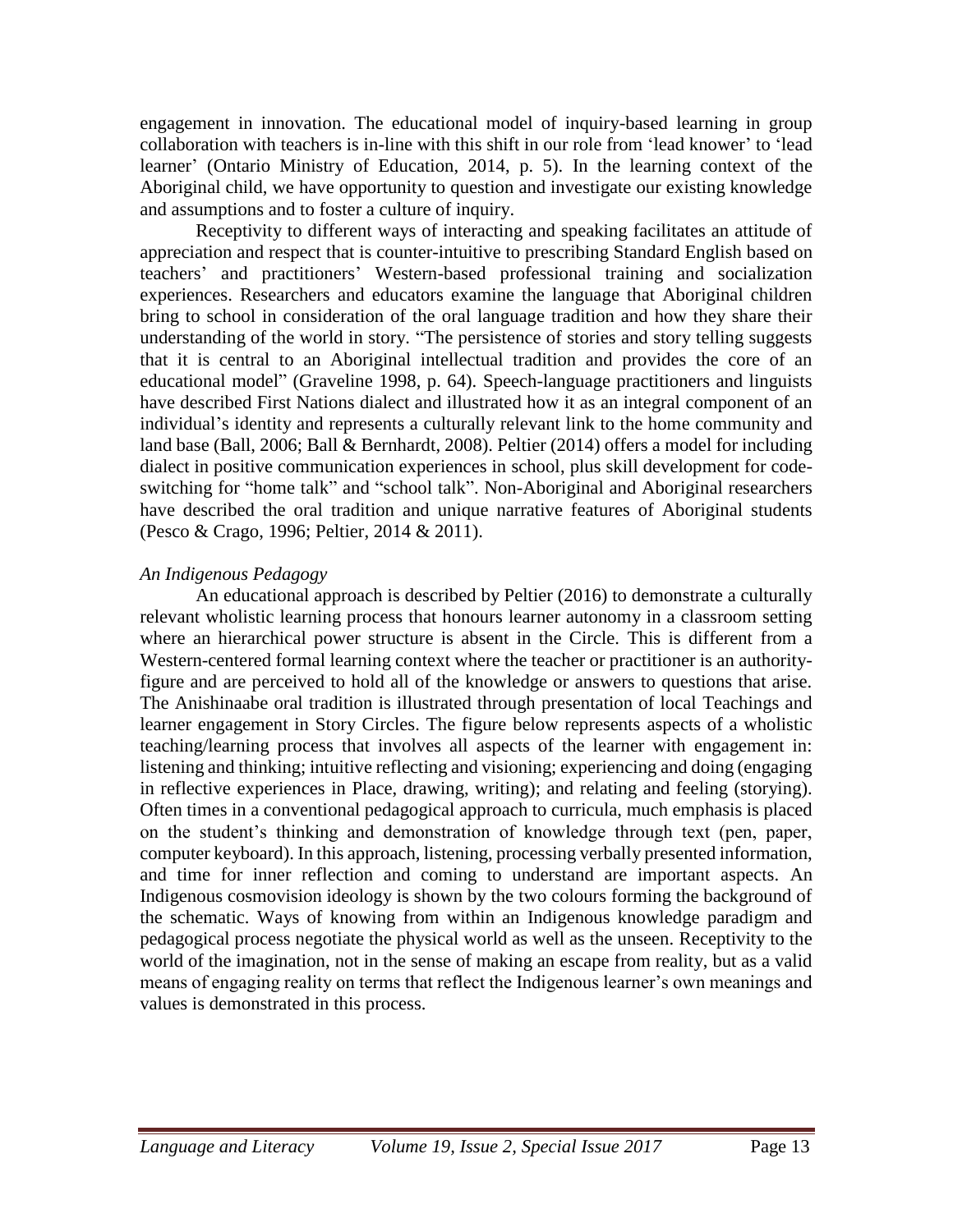

*Figure 1.* Wholistic Anishinaabe Pedagogy (from Peltier, 2016)

This pedagogical model honours an Aboriginal process of relational learning and is applicable to an early learning or childcare environment. A story, legend, video, or book can be shared to focus the children's attention and a related activity involving movement or the creation of a product can be followed by a facilitated visualization process or alonetime for reflection. A sharing Circle bringing everyone together to talk about their thinking and experiences offers opportunity to listen and learn from each other and to inform ongoing investigation and inquiry. This process creates space for learning in a wholistic way that taps into many aspects of the learner; this benefits children of different cultural backgrounds, abilities and interests and increases opportunity for learning to appreciate different perspectives and worldviews. The Circle is inclusive of everyone and is an enjoyable experience where Aboriginal and non-Aboriginal learners participate as listeners without the teacher's expectation to talk. Opportunity for silent reflection and inner processing of the story and responses from peers is something that is not typically valued in a Western-centered pedagogy. The Circle is beneficial to all learners. It builds selfesteem by giving the child an opportunity to play an important role in a group process and reinforces their identity and belonging.

A transformative process of educator action and reflection emerges when educators and practitioners initiate contact with Elders, keepers-of-the-language, and knowledgeable people in the community and embody a listening and observing stance. This Anishinaabe pedagogy can be considered as a framework for a family literacy model.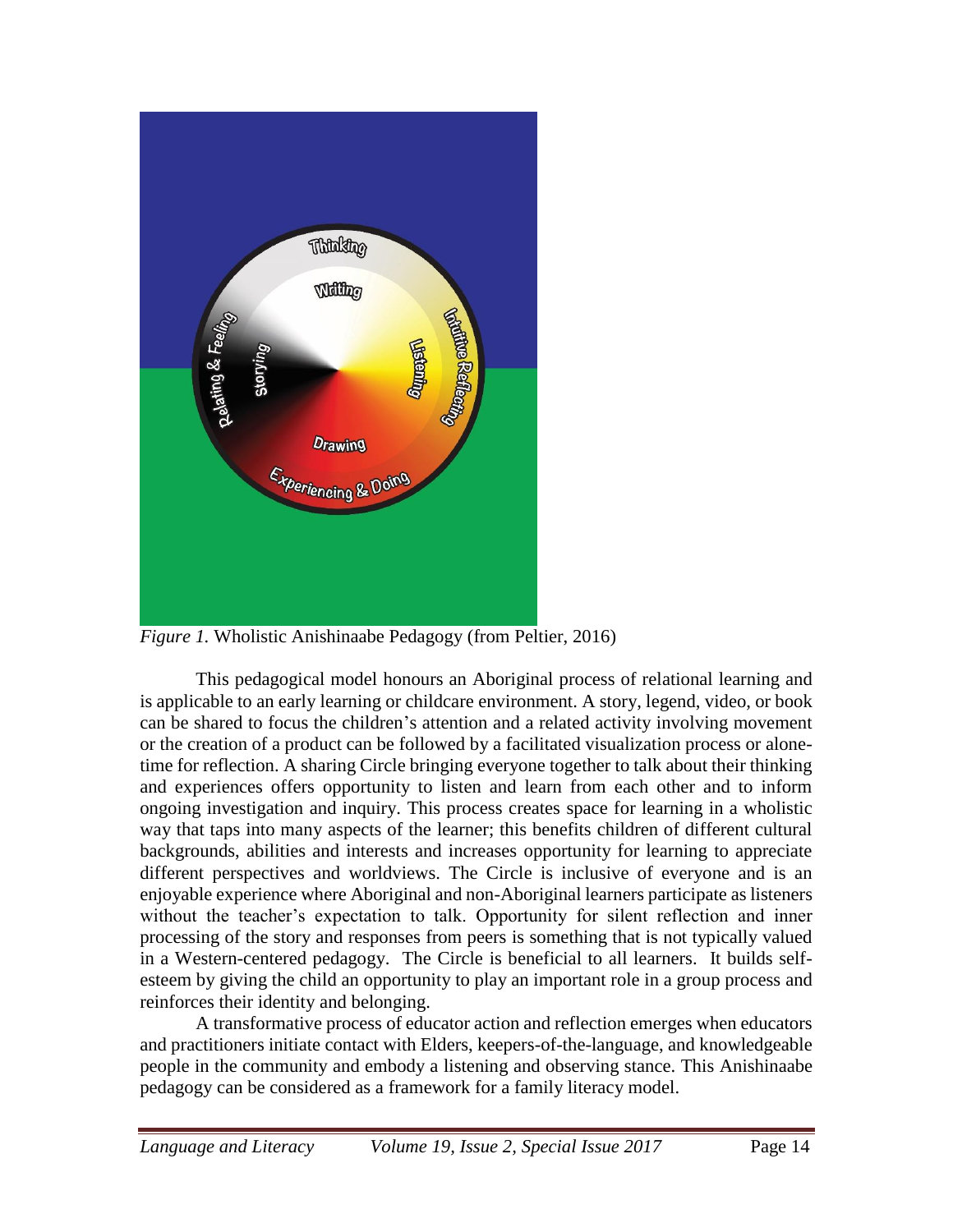#### *Conclusion*

The goals of social science research are related to having a practical impact that contributes to the solution to social problems and achievement of social goals. Too often, researchers succumb to external pressures to 'create change' and this results in a premature rush to implementation before new relationships and new understandings have been consolidated. My role in the NOW Play action research project as a community consultant has presented an opportunity to contribute to a critical examination of the perspectives, belief, and values of the educator and researcher in the formal, Western-based context of the early learning environment. A transformative process of researcher and educator action and reflection emerges from a culturally sensitive lens to develop a culturally competent way of "seeing" the Aboriginal child. My professional and personal roles and expertise serve to inform a critical process of understanding about Western-European epistemologies and educational approaches that maintain the socio-cultural mismatch between the Aboriginal child's home and school.

The Indigenous research paradigm supports being-in-relationship with the learner in a respectful way to appreciate cultural and socio-linguistic differences and culture-based interactions and pedagogy that support the Aboriginal child's self-concept and learning. Supporting all learners to gain deep understanding of Indigenous perspectives and knowledge is facilitated by socially responsible teachers and educational practitioners utilizing an approach that: values family and community members and keepers-of-thelanguage and their perceptions of what is relevant; invites Elders, family and community members to lead culture-based and land-based learning and stories; and presents opportunities to engage in a wholistic Indigenous pedagogical process based on the oral tradition inclusive of thinking, intuitive reflecting, experiencing and doing, relating and feeling.

The topic of this paper focuses on "seeing" the Aboriginal child by being-inrelationship with the learner to understand the context of what the Aboriginal child is experiencing and responding to and enacting culturally sensitive approaches that honour Indigenous ways of knowing. As teachers and practitioners develop cultural competency, formal learning environments undergo change to be more inclusive and respectful of Aboriginal people. This process serves to mitigate some of the challenging factors affecting Aboriginal student achievement such as bullying, racism, peer discrimination, and teacher discrimination, while building self-concept and identity, enjoyment of school, a love for the Land, and developing the whole child.

Opportunities arise as researchers and investigators observe local educators, families and community members supporting the learning of the Aboriginal child through Indigenous wholistic ways of thinking expressed in the language of connection and relationship. Aboriginal teachers and community members can put Indigenous knowledge to use in listener-storyteller interactions, play and dialogue. A myriad of possibilities exist for further inquiry and exploration that arise from the children's sense of wonder and the potentiality of the learning environment to highlight the gifts of the child. Experiencing a shared activity with an Aboriginal family or community member serves as a spring-board for multi-literacy cultural connections. Oral language, play, and experiential exploration and skill development can be addressed in learning opportunities such as: venturing out on the land to investigate animal habitats and to observe animals and their behaviour; engaging in story-telling and legends about nature and our relationships with each other, animals,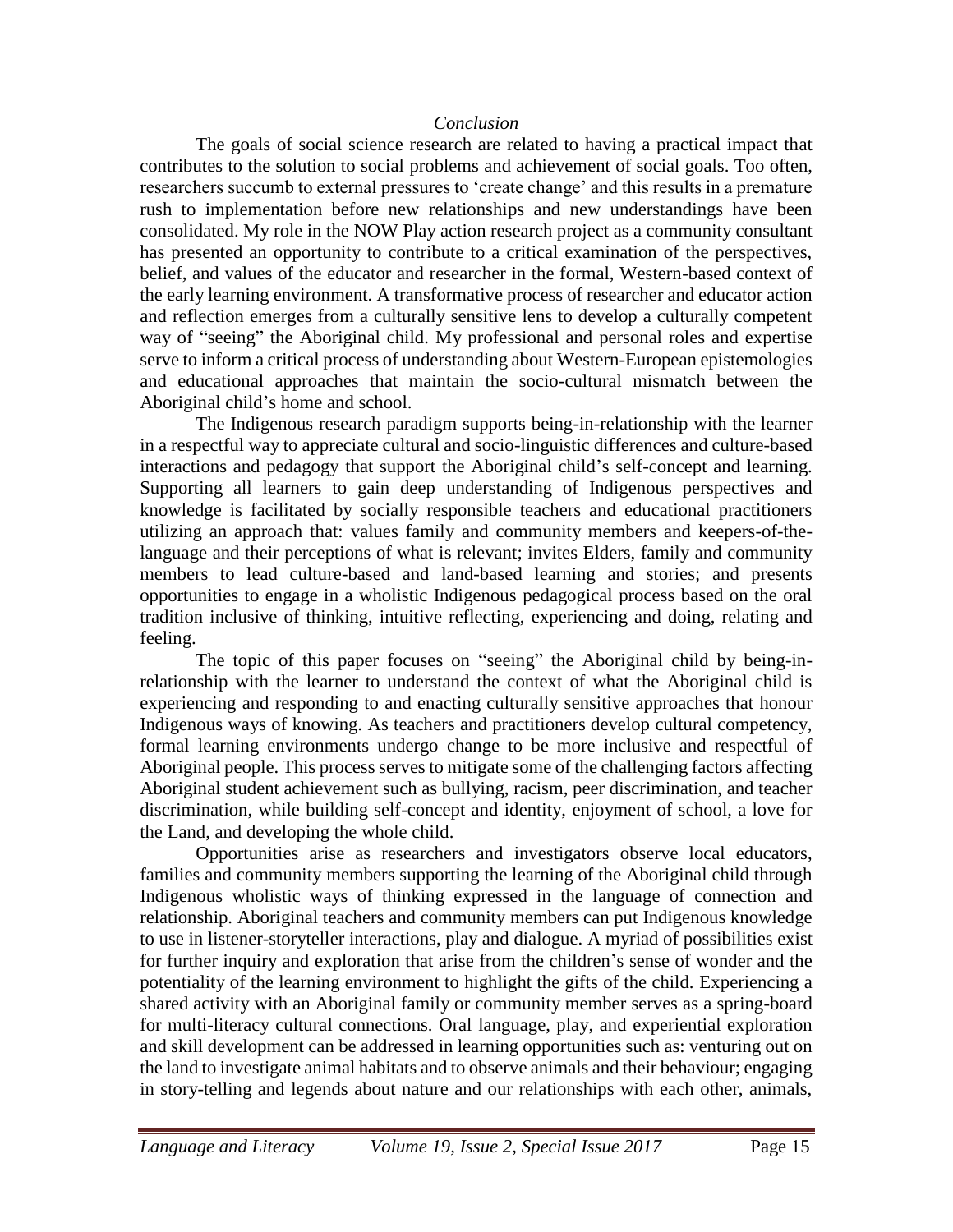and the land; seeing and talking about related topics by looking at and creating books, photos, videos. I could say, "The sky is the limit", however, from an Indigenous perspective the expanse of the universe and the potential of the child are limitless.

# *References*

- Archibald, J. (1990). Coyote's story about orality and literacy. *Canadian Journal of Native Education, 17*(2), 66–81.
- Ball, J. (2008). *Cultural safety in practice with children, families, and communities*. Presented at The Early Years Interprofessional Research and Practice Conference. Vancouver, February 1, 2008, Victoria, BC: Early Childhood Development Intellectual Partnerships. Retrieved from <http://www.ecdip.org/docs/pdf/Cultural%20Safety%20Poster.pdf>
- Ball, J. (2006). *Talking points: Exploring needs and concepts for Aboriginal early childhood language facilitation and supports.* Concept discussion paper prepared for the Public Health Agency of Canada – Aboriginal Head Start in Urban and Northern Communities, Ottawa. Retrieved August 10, 2008, from University of Victoria, Early Childhood Development Intercultural Partnerships Program Website:

http://www.ecdip.org/docs/pdf/AELFS%20Concept%20Paper%20final%20April %202006.pdf

- Ball, J., & Bernhardt, B. M. (2008). First Nations English Dialects in Canada: Implications for speech-language pathology*. Clinical Linguistics and Phonetics, 22*(8), 570–588.
- Ball, J., Bernhardt, B. M., & Deby, J. (2006). *First Nations English dialects in young children: Forum proceedings.* University of Victoria, School of Child and Youth Care, & University of British Columbia, School of Audiology and Speech Sciences.
- Ball, J., & Lewis, M. (2005, May 6). *First nation elders' and parents' views on supporting children's language development.* Report presented at the Canadian Association of Speech-Language Pathologists and Audiologists, Regina, SK.
- Battiste, M. (2010). Nourishing the learning spirit: Living our way to new thinking. *Education Canada, 50*(1), 14*–*17. Retrieved from http://www.cea-ace.ca/sites/cea-ace.ca/files/EdCan-2010-v50-n1-Battiste.pdf
- Battiste, M. (2008). Research ethics for protecting Indigenous knowledge and heritage: Institutional and researcher responsibilities. In N. Denzin, Y. Lincoln, & L. Smith (Eds.), *Handbook of critical and Indigenous methodologies* (pp. 497–509). Thousand Oaks, CA: SAGE Publications Inc.
- Battiste, M., & Henderson, J. (2000). *Protecting Indigenous knowledge and heritage.* Saskatoon, SK: Purich Publishing Ltd.
- Cajete, G. (1994). *Look to the mountain: An ecology of Indigenous education.* Skyland, NC: Kivaki Press.
- Cappon, P. (2008, May). Measuring success in First Nations, Inuit and Métis learning. *Policy Options*, 60–66. Ottawa: Canadian Council on Learning. Available at the Canadian Council on Learning's website at:

http://www.afn.ca/uploads/files/education/5.\_2007\_redefining\_how\_success\_is\_ measured\_en.pdf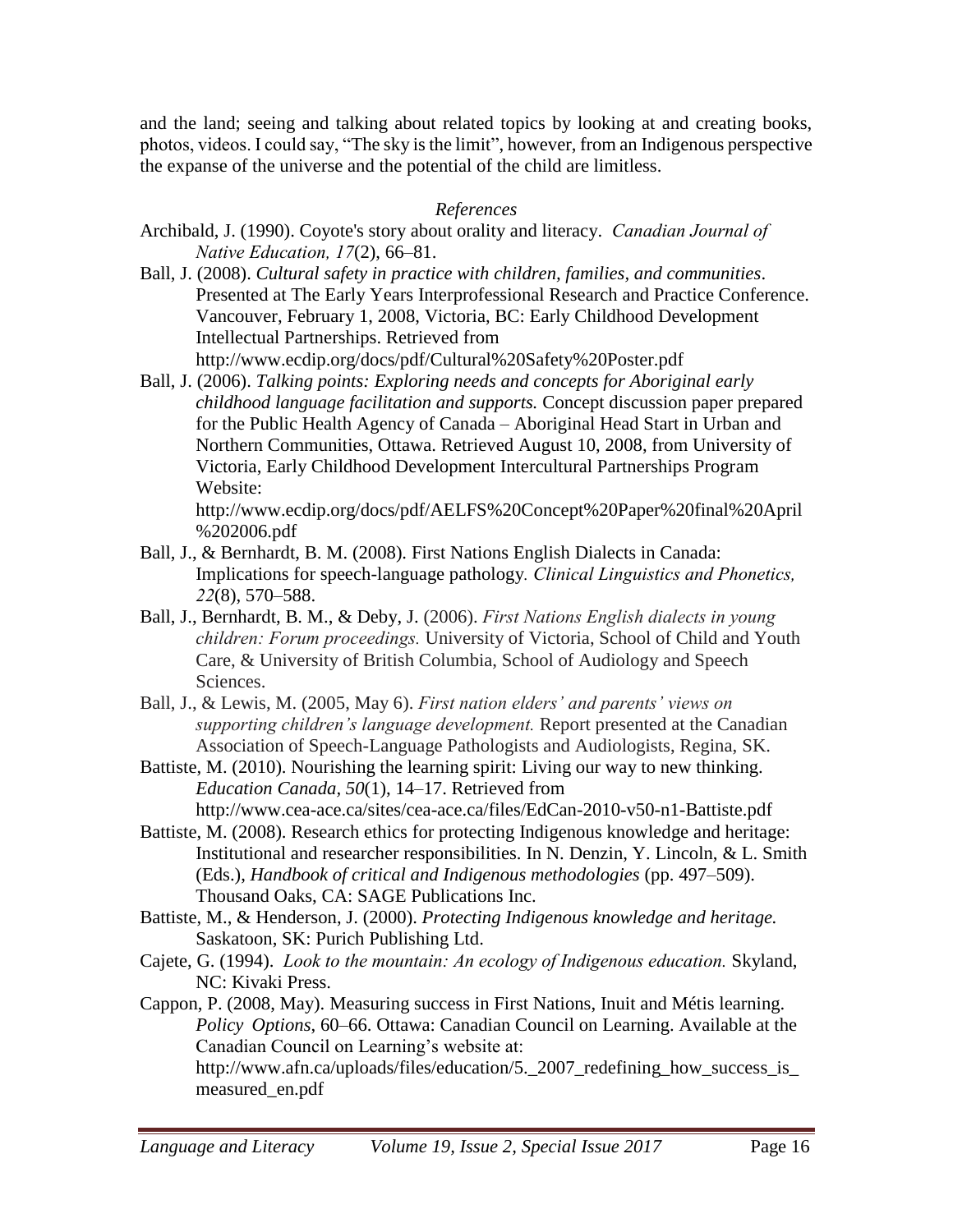- Chamberlin, J. E. (2000). From hand to mouth: The postcolonial politics of oral and written traditions. In M. Battiste (Ed.), *Reclaiming Indigenous voice and vision* (pp. 124–141). Vancouver, BC: UBC Press.
- Dion, S. (2013a). *What Can Educators Do To Support The Learning of All Students?* [video]. Available from The Learning Exchange website available at: http://thelearningexchange.ca/projects/susan-dion-exploring-aboriginal-education/
- Dion, S. (2013b). Introducing and Disrupting the "Perfect Stranger" [video]. Available from The Learning Exchange website available at: http://thelearningexchange.ca/projects/susan-dion-exploring-aboriginal-education/
- Dion, S. (2007). Molded images: Identities, responsibilities and relationships teachers and Indigenous subject material. *Journal of Teaching Education, 18*(4), 329–342.
- Dion, S., & Dion, M. (2004). The braiding histories stories. *Journal of the Canadian Association for Curriculum Studies, 2*(1), 77–100.
- Dumont, J. (1976). Journey to daylight-Land: Through Ojibwa eyes. In D. Miller, C. Beal, J. Dempsey, & R. Heber (Eds.), *The first ones: Readings in Indian/Native studies* (pp. 75–80). Craven, SK: Saskatchewan Indian Federated College Press.
- Ermine, W. (1995). Aboriginal epistemology. In M. Battiste, & J. Barman (Eds.), *First Nations Education in Canada: The Circle Unfolds* (pp. 101–112). Vancouver, BC: UBC Press.
- Fitz Maurice, K. (2010). Are White people obsolete? Indigenous knowledge and the colonizing ally in Canada. In L. Davis (Ed.), *Alliances: Re/envisioning Indigenous-non-Indigenous relationships* (pp. 351–367). Toronto, ON: University of Toronto Press.
- Gehl, L. (2012). Debwewin journey*. AlterNative: An International Journal of Indigenous Peoples, 8*(1), 53–65.
- Graveline, F. (1998). *Circle works: Transforming eurocentric consciousness.* Halifax, NS: Fernwood Publishing.
- Government of Canada. (2008). *Statement Of Apology To Former Students Of Indian Residential Schools.* Ottawa, ON: Government of Canada. Retrieved from https://www.aadnc-aandc.gc.ca/eng/1100100015644/1100100015649
- Hart, M. (2007). *Cree ways of helping: An indigenist research project.* Doctoral Dissertation: University of Manitoba, MB.
- Hornberger, N. H. (1997). Language Planning From the Bottom Up. In N. H. Hornberger (Ed.). *Indigenous literacies in the Americas: Language planning from the bottom* up (pp. 357–366). New York, NY: De Gruyter Press.
- International Labour Organization. (1989). *Indigenous and Tribal Peoples Convention*. No. 169, Article 1. Retrieved from http://www.ilo.org/dyn/normlex/en/f?p=NORMLEXPUB:12100:0::NO::P12100\_ INSTRUMENT\_ID:312314
- Jonk, L. B., & Enns, C. (2009). Using culturally appropriate methodology to explore Dene mothers' views on language facilitation*. Canadian Journal of Speech-Language Pathology and Audiology*, *33*(1), 34–44.
- Kulnieks, A., Longboat, D., & Young, K. (2010). Re-Indigenizing curriculum: An ecohermeneutic approach to learning. *AlterNative: An International Journal of Indigenous Scholarship, 6*(1), 15–24.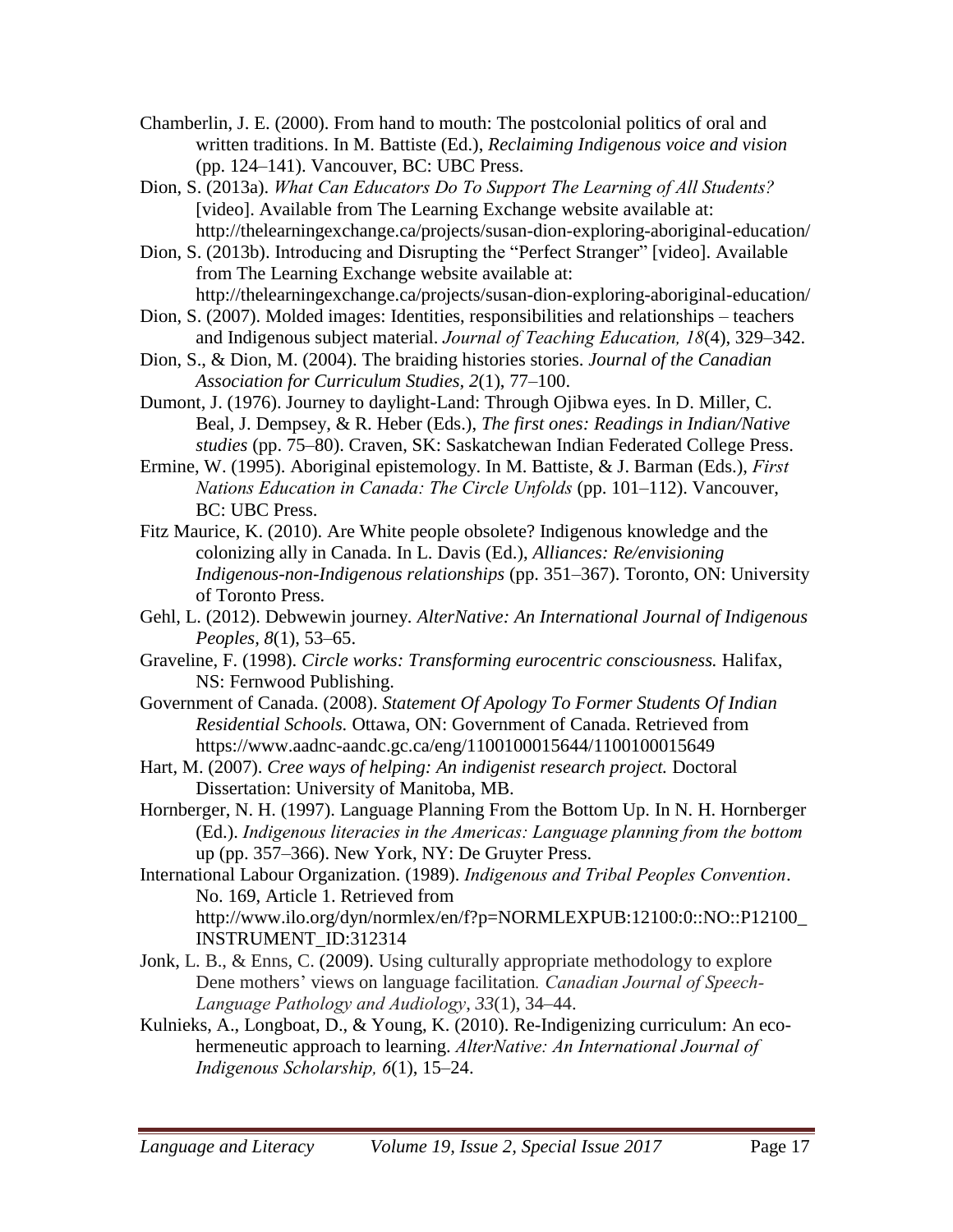McCaskill, D., FitzMaurice, K., & Cidro, J. (2011). *Toronto Aboriginal research project final report.* Toronto Aboriginal Support Services Council, Ontario Ministry of Aboriginal Affairs, Toronto, ON. Retrieved from http://www.councilfire.ca/Acrobat/tarp-final-report2011.pdf

- Northern Oral Language and Writing Through Play. (2016). NowPlay website available at: https://now-play.org/
- Ontario Ministry of Education. (2014, September). Collaborative Inquiry in Ontario: What We Have Learned and Where We Are Now. *Capacity Building Series* [Special Edition No.39]. Available at the Ontario Ministry of Education website at:

http://www.edu.gov.on.ca/eng/literacynumeracy/inspire/research/CBS\_Collaborat iveInquiry.pdf

- Peltier, S. (2016). *Demonstrating Indigenous storywork Circle pedagogy: Creating conceptual space for ecological relational knowledge in the classroom.* Unpublished PhD Dissertation, Sudbury: ON, Laurentian University.
- Peltier, S. (2014, Summer). Assessing Anishinaabe children's narratives: An ethnographic exploration of Elders' perspectives, *Canadian Journal of Speech-Language Pathology and Audiology, 38*(2), 174–193.
- Peltier, S. (2011, Summer). Providing culturally sensitive and linguistically appropriate services: An insider construct, *Canadian Journal of Speech-Language Pathology and Audiology, 35*(2), 126–134.
- Pesco, D., & Crago, M. (1996). "We went home, told the whole story to our friends": Narratives by children in an Algonquin community*. Journal of Narrative and life history, 6*(4), 293–321.
- Piquemal, N. (2003). From Native North American oral traditions to Western literacy: Storytelling in education. *The Alberta Journal of Educational Research, XLIX* (2), 113–122.
- Ray, L. (2012). Deciphering the "Indigenous" in Indigenous methodologies. *AlterNative: An International Journal of Indigenous Scholarship, 8*(1), 85–98.
- Royal Commission on Aboriginal Peoples. (1996). *Report of the Royal Commission on Aboriginal Peoples,* Volume 1, Part 2, Chapter 10 (pp. 309–394), Chapter 11 (pp. 395–522), Volume 2, Volume 3. Ottawa: Canada Communications Group. Retrieved from the Queen's University Website:

https://qspace.library.queensu.ca/bitstream/1974/6874/5/RRCAP1\_combined.pdf

- Simpson, L. (2004). Anticolonial strategies for the recovery and maintenance of Indigenous knowledge. *American Indian Quarterly, 28*(3 & 4), 379–384.
- Simpson, L. (2014). Land as pedagogy: Nishinaabeg intelligence and rebellious transformation. *Decolonization: Indigeneity, Education & Society, 3*(3), 1–25. Retrieved from http://decolonization.org/index.php/des/article/view/22170/17985
- Speech-Language and Audiology Canada [SAC]. (2010). *Speech, language and hearing services to First Nations, Inuit, and Métis children in Canada with a focus on children 0–6 years*. Ottawa, ON: SAC.
- Sterzuk, A. (2011). *The struggle for legitimacy: Indigenized Englishes in settler schools*. North York, ON: Multilingual Matters.
- Sterzuk, A. (2008). Whose English counts? Indigenous English in Saskatchewan schools. *McGill Journal of Education, 43*(1), 9–19.